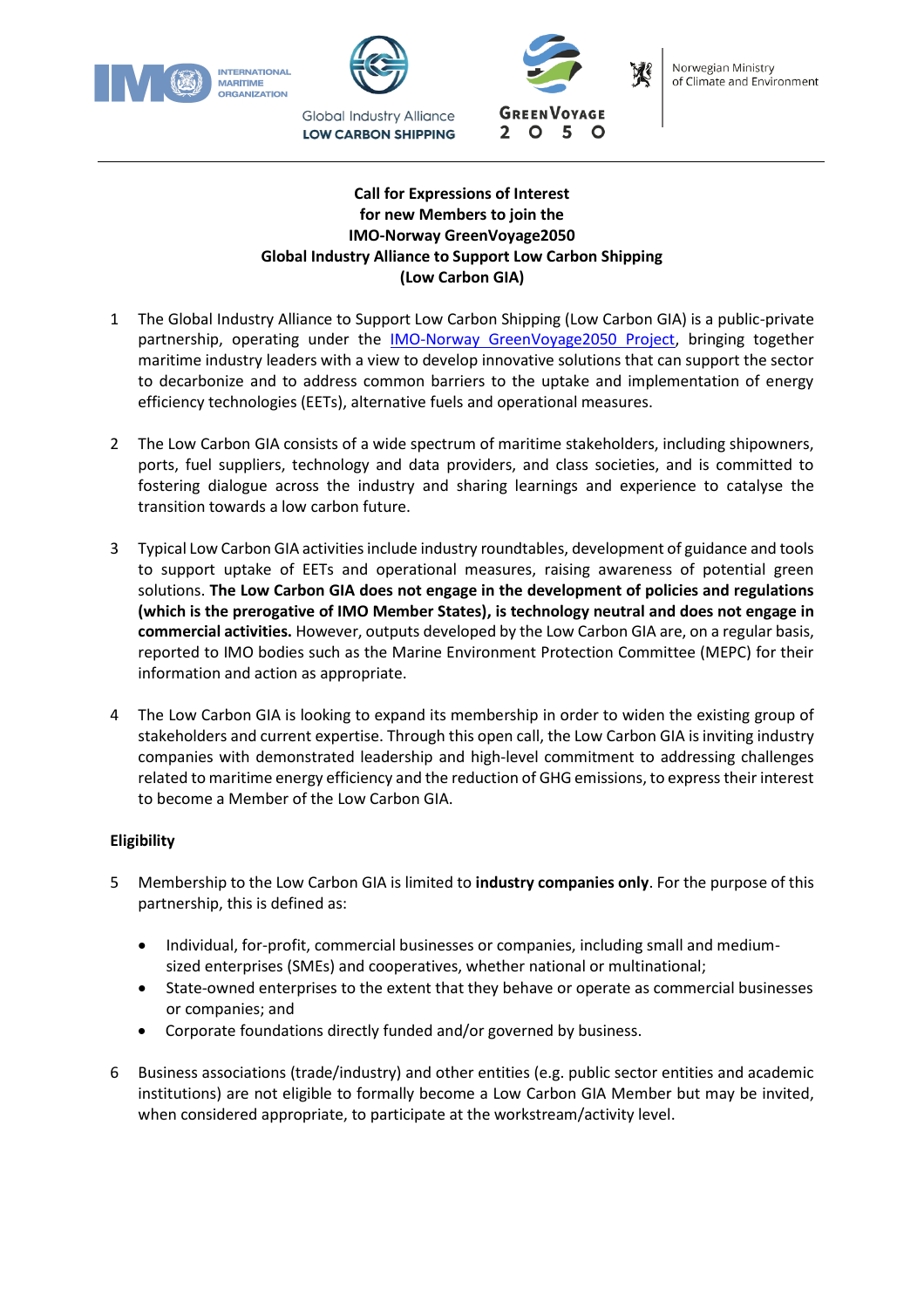- 7 Interested industry companies should be able to clearly demonstrate the following in order for them to be considered as future Members of the Low Carbon GIA:
	- Commitment/leadership in maritime energy efficiency and GHG emission reduction
	- Willingness to actively engage and contribute
	- High-level of commitment (financial and technical in-kind contribution)
- 8 In order to enable the Low Carbon GIA to operate in an efficient manner, this round of expansion will be limited to a number of new Members.
- 9 Given the current activities being undertaken within the agreed workstreams, Expressions of Interest (EOIs) from industry companies currently underrepresented in the Low Carbon GIA (including ports, terminals, dry bulk shipping, shipyards, charterers) will be prioritized.
- 10 EOIs from industry companies from developing countries are particularly encouraged.

#### **Call for Expressions of Interest (EOIs)**

- 11 Industry companies interested in becoming a Member of the Low Carbon GIA are invited to submit an EOI, no more than 2 pages, with the following information:
	- Rationale for joining the Low Carbon GIA
	- Current low-carbon initiatives within the company
	- Evidence of active company engagement in low carbon shipping
	- Indication of workstream(s) in which to participate (and how the company aims to contribute)
	- Details on potential technical expertise/contribution
	- Confirmation of annual Membership Fee, and technical in-kind contribution
	- Any other relevant information which should be considered
- 12 Expressions of Interest should be sent by email to: The Low Carbon GIA Secretariat/GreenVoyage2050 Project Coordination Unit (PCU), Department of Partnerships and Projects, IMO, [Greenvoyage2050@imo.org](mailto:Greenvoyage2050@imo.org)
- 13 The closing date for this call for EOIs is **30 June 2022.**

# **Evaluation of EOIs**

- 14 All Expressions of Interest received from eligible industry companies will be reviewed and assessed based on the information provided. The evaluating criteria for assessment are strongly aligned with the attributes stated in paragraphs 7 and 11, and in particular, on how the company intends to contribute to the existing workstreams of the Low Carbon GIA. Furthermore, due diligence will be conducted for all prospective Members, exercised by IMO.
- 15 It is expected that the onboarding process (i.e. receipt and evaluation of EOIs, due diligence, formalization and signature of contractual agreement) can be concluded for new Members to join the Low Carbon GIA starting from 1 January 2023.
- 16 More information about the Low Carbon GIA, including the structure, workstreams and expected contributions from Low Carbon GIA Members can be found below, and queries can be addressed to the Low Carbon GIA Secretariat[: Greenvoyage2050@imo.org.](mailto:greenvoyage2050@imo.org)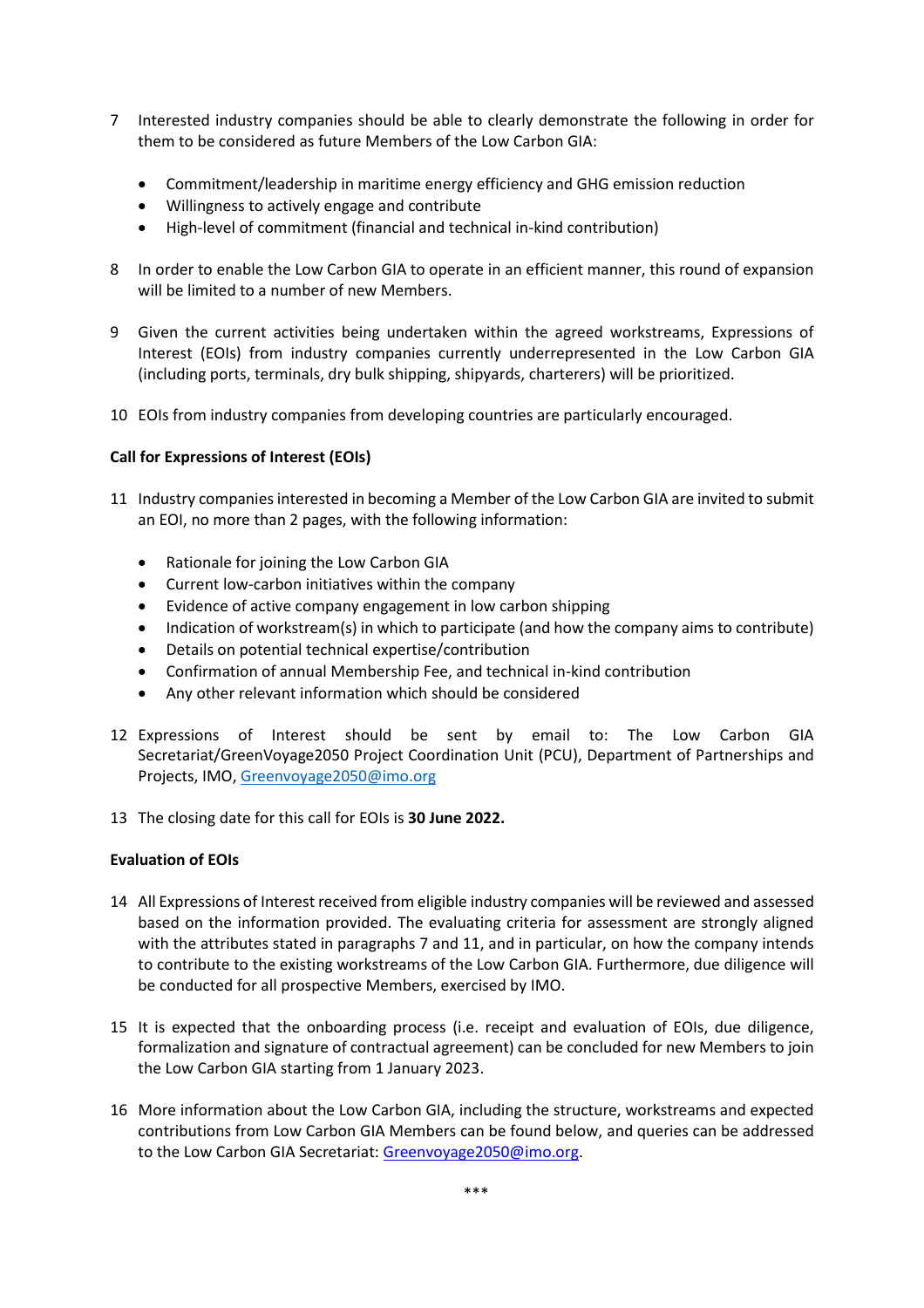# **Further information about the Low Carbon GIA**

# **Structure and Governance of the Low Carbon GIA**

17 The Low Carbon GIA is structured as follows:

| <b>Task Force</b>                             | •Overall governance/steering body    |
|-----------------------------------------------|--------------------------------------|
| Workstreams<br>. Broad areas of collaboration |                                      |
| <b>Activities</b>                             | • Specific and concrete deliverables |

- 18 The Task Force steers the overall direction of the group of members of the GIA and collectively decides on broad areas of collaboration (workstreams). The Task Force is also responsible for allocating funding to the various workstreams as appropriate, considering proposed projects and activities to be undertaken.
- 19 Decisions on concrete activities to pursue are taken at the workstream level and those Members participating in the workstream are responsible for the overall delivery of the selected activities within that particular workstream. Members may choose to participate in all workstreams or select one/several of particular interest to that Member.
- 20 Activities are collectively discussed and agreed on by Members participating in that workstream and delivery is facilitated by the GreenVoyage2050 PCU which may also involve contracting additional expertise, consultants, and inviting participation from other relevant stakeholders, as required.
- 21 The Low Carbon GIA is supported by the Low Carbon GIA Secretariat (the GreenVoyage2050 PCU, under IMO's Department of Partnerships and Projects).

#### **Workstreams of the Low Carbon GIA**

22 The Low Carbon GIA is collaborating on the following workstreams, and within each of these, has decided specific and concrete activities to undertake. The activities listed in the table below are examples and do not necessarily reflect ongoing activities of the Low Carbon GIA.

| Workstream             | Overall aim                               | <b>Example activity</b>               |
|------------------------|-------------------------------------------|---------------------------------------|
| 1: Energy efficiency   | To support uptake of energy efficiency    | Development of tools (information     |
| technologies           | technologies (EETs)                       | sharing/best practice/interactive     |
|                        |                                           | tools) to support decision making     |
|                        |                                           | and investments into EETs             |
| 2: Alternative fuels   | To support uptake of alternative fuels    | Undertaking a study looking into      |
|                        | (exploring existing barriers, potential   | sustainability criteria and lifecycle |
|                        | incentives, regulatory gaps etc.)         | assessment methods of alternative     |
|                        |                                           | marine fuels                          |
| 3: Ship-port interface | To explore opportunities to reduce GHG    | Development of a Guide to support     |
|                        | emissions at the ship-port interface, and | ports and other stakeholders to       |
|                        | support implementation of resolution      | implement Just In Time Arrivals       |
|                        | MEPC.323(74)                              |                                       |